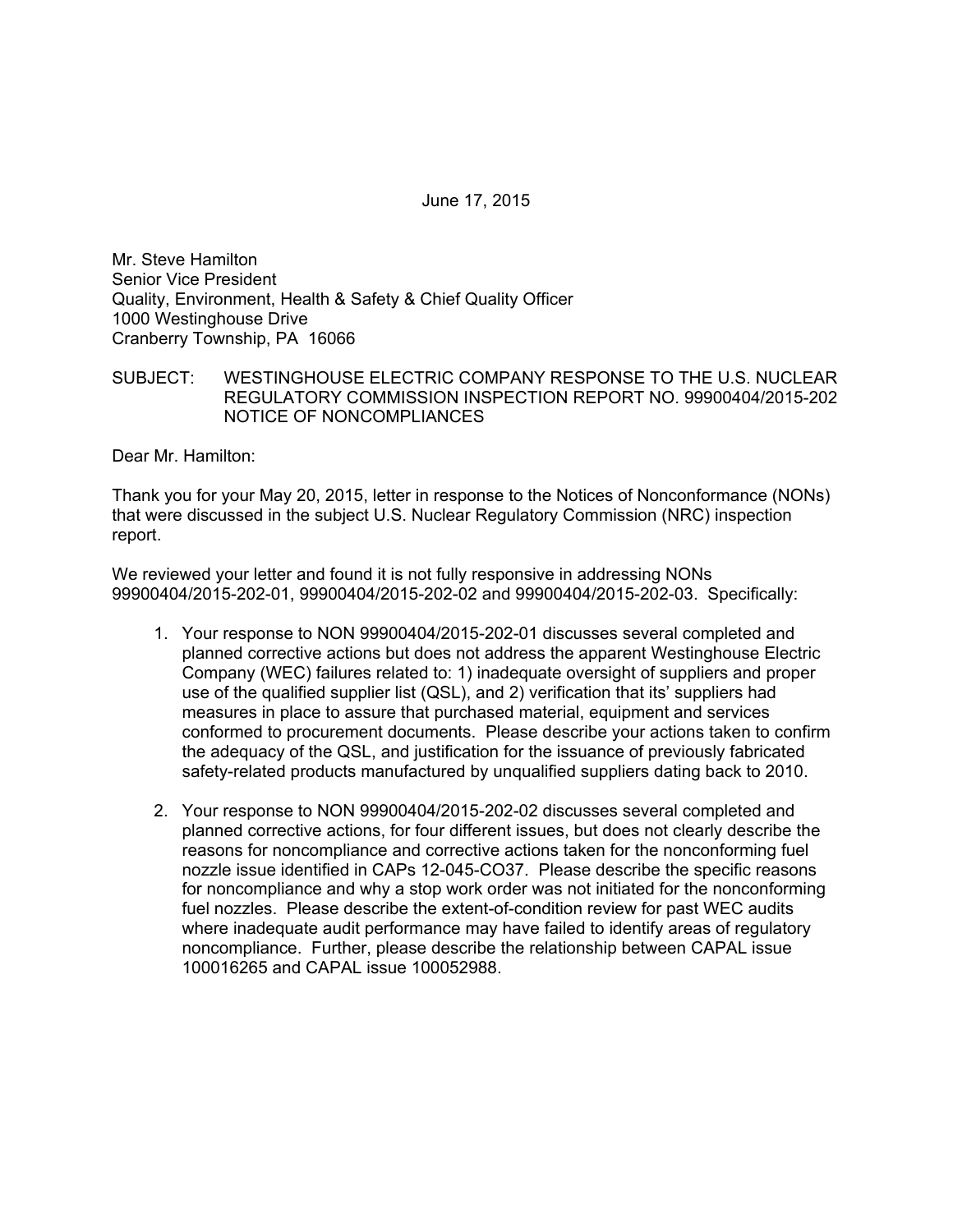## S. Hamilton **- 2 -**

3. Your response to NON 999404/2015-202-03 discusses several completed and planned corrective actions but did not describe the bases for keeping the L&S Machine Company on the QSL as a safety-related supplier. Please describe your basis for accepting the L&S Machine Company as a safety-related supplier and clarify the acceptable scope of work. Also, please describe how Peerless, a commercial grade supplier, was accepted to perform safety-related work. Please also describe the extent of condition review conducted to verify that all suppliers providing safety-related items were properly qualified and performed work within their approved scope of work.

In accordance with Title 10 of the *Code of Federal Regulations* (10 CFR) 2.390 "Public Inspections, Exemptions, Requests for Withholding," of the NRC's "Rules of Practice," a copy of this letter, its enclosure(s), and your response will be made available electronically for public inspection in the NRC Public Document Room or from the NRC's Agencywide Documents Access and Management System, accessible from the NRC Web site at http://www.nrc.gov/reading-rm/adams.html. To the extent possible, your response should not include any personal privacy, proprietary, or safeguards information so that it can be made available to the Public without redaction. If personal privacy or proprietary information is necessary to provide an acceptable response, then please provide a bracketed copy of your response that identifies the information that should be protected and a redacted copy of your response that deletes such information. If you request that such material is withheld from public disclosure, you must specifically identify the portions of your response that you seek to have withheld and provide in detail the bases for your claim (e.g., explain why the disclosure of information will create an unwarranted invasion of personal privacy or provide the information required by 10 CFR 2.390(b) to support a request for withholding confidential commercial or financial information). If safeguards information is necessary to provide an acceptable response, please provide the level of protection described in 10 CFR 73.21 "Protection of Safeguards Information: Performance Requirements."

Please contact Mr. Richard Laura at 301-415-1837, or via electronic mail at Richard.Laura@nrc.gov, if you have any questions or need assistance regarding this matter.

Sincerely,

## */RA/*

Edward H. Roach, Chief Mechanical Vendor Inspection Branch Division of Construction Inspection and Operational Programs Office of New Reactors

Docket No.: 99900404